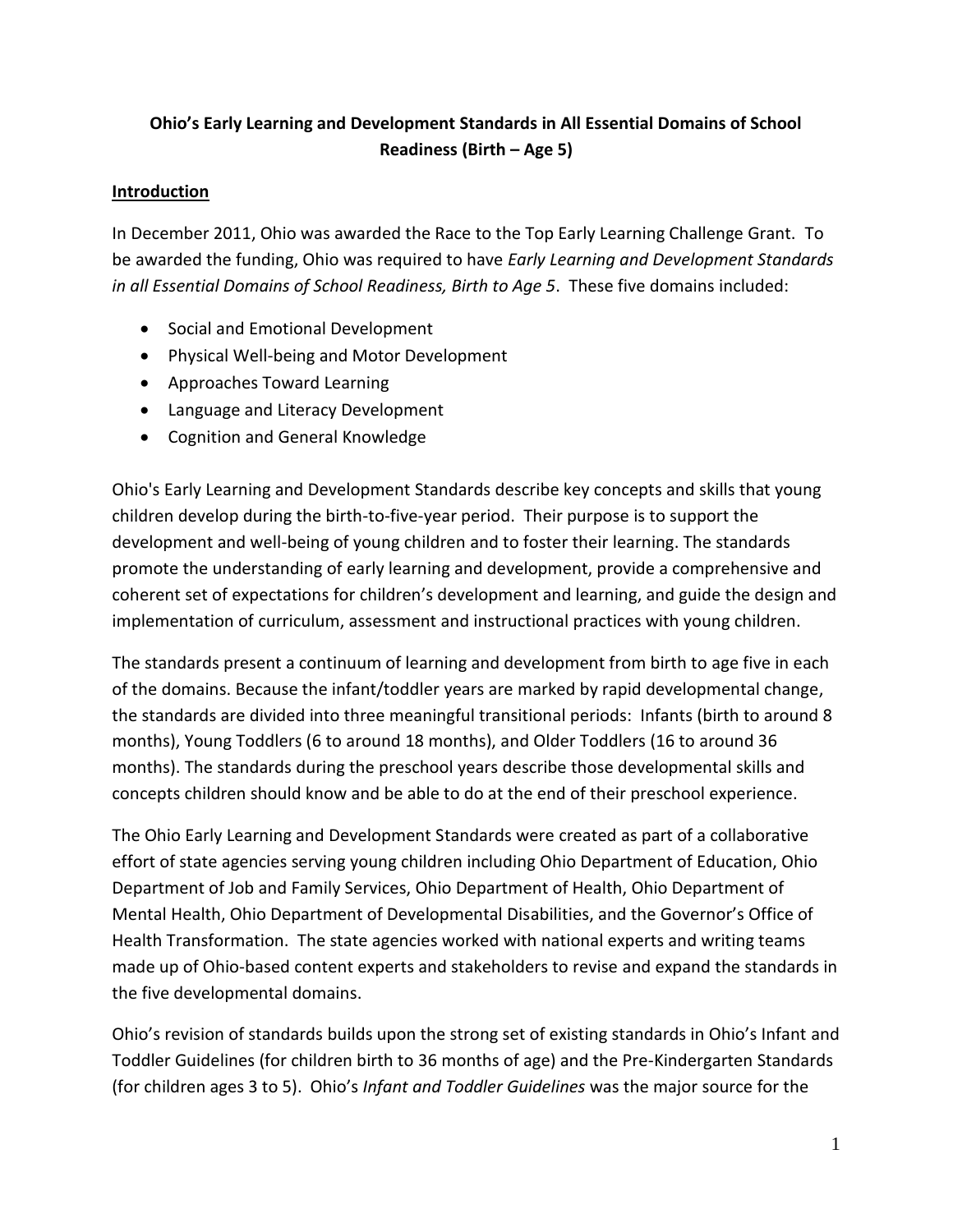development of the infants' and toddlers' standards. Similarly, Ohio's *Pre-Kindergarten Content Standards* were revised and expanded in the Language and Literacy and Cognitive Development domains. The Cognition and General Knowledge standards were aligned with the kindergarten Common Core State Standards in English-Language Arts and Mathematics and Ohio's Revised Academic Content Standards in Science and Social Studies. Finally, the standards were reviewed and revised with particular attention to being appropriate for children with disabilities and for children with diverse cultural and linguistic backgrounds. Knowledge of the strengths and needs of each child is pertinent in order to implement differentiation strategies and culturally responsive pedagogy in a manner to help each child meet the standards.

# **Organization of the Standards**

The standards within each domain are organized according to **strands**, the developmental or conceptual components within each domain. Each strand contains one or more **topics,** the area of focus within each strand, and the **standard statements,** those concepts and skills children should know and be able to do for the different age-groups. Some topics reflect learning and development across the birth-to-five continuum, with standards for all age levels: infants, young toddlers, older toddler, and Pre-K, while other topics pertain only to a specific ageperiod. For example, some knowledge and skills such as *the ability to identify and describe shapes* or skills related to social studies and science emerge in preschool. Topics that address those competencies include standards only at the Pre-K level. Other topics such as *Self-Comforting* and *Social Identity* have standards only at the infant-toddler levels, because these foundational skills developed during the early years lead to more specific competencies at the preschool level.

### **An Overview of the Domains**

**Social and Emotional Development**. The standards for Social and Emotional development involve behaviors that reflect children's emotional growth and their growing ability to successfully navigate their social worlds through interactions with teachers and peers. These standards include a focus on children's developing abilities to regulate attention, emotions, and behavior, and to establish positive relationships with familiar adults and with peers. Research indicates that early skills of social competence and self-regulation are foundational to children's long-term academic and social success (National Research Council, 2008). Strands in the social and emotional domain are *Self* and *Relationships.* 

**Physical Well-Being and Motor Development** Physical Well-Being and Motor Development standards address motor skills and health practices that are essential for children's overall development. These skills include the ability to use large and small muscles to produce movements, to touch, grasp and manipulate objects, and to engage in physical activity. These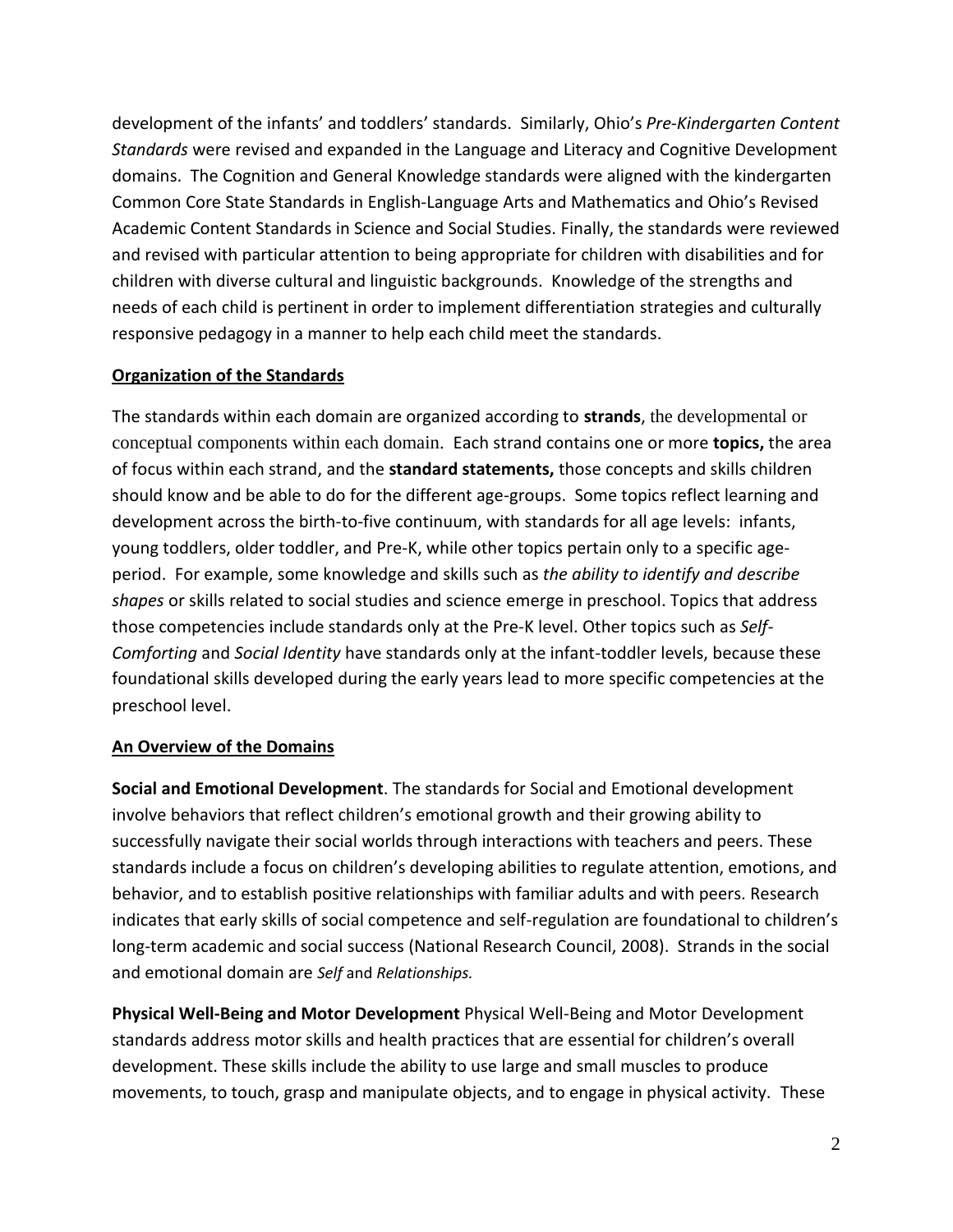standards also describe the development of health practices that become part of children's daily routines and healthy habits such as nutrition and self-help. These skills and behaviors play an important role in children's physical well-being and set children on a path leading toward a healthy lifestyle. Healthy children are more likely to attend school, to be physically active, and to learn more effectively (Bluemenshine and others, 2008). The two strands in this domain are *Motor Development and Physical Well-Being.*

**Approaches Toward Learning.** Approaches Toward Learning centers on the foundational behaviors, dispositions, and attitudes that children bring to social interactions and learning experiences. It includes children's initiative and curiosity, and their motivation to participate in new and varied experiences and challenges. These behaviors are fundamental to children's ability to take advantage of learning opportunities, and to set, plan, and achieve goals for themselves. This domain also includes children's level of attention, engagement, and persistence as they do a variety of tasks. These factors are consistent predictors of academic success (Duncan et al., 2007). Finally, children's creativity, innovative thinking and flexibility of thought allow them to think about or use materials in unconventional ways, and to express thoughts, ideas and feelings in a variety of media. The standards in the domain Approaches Toward Learning are organized in the following strands: *Initiative*; *Engagement and Persistence*; and *Creativity*.

**Language and Literacy.** The standards for language and literacy reflect knowledge and skills fundamental to children's learning of language, reading and writing. Young children's language competencies pertain to their growing abilities to communicate effectively with adults and peers, to express themselves through language, and to use growing vocabularies and increasingly sophisticated language structures. Early literacy skills include children's developing concepts of print, comprehension of age-appropriate text, phonological awareness, and letter recognition. Research has identified early skills of language and literacy as important predictors for children's school readiness, and their later capacity to learn academic knowledge (National Early Literacy Panel, 2008). The Language and Literacy domain consists of the following strands: *Listening and Speaking, Reading and Writing*.

**Cognition and General Knowledge.** This domain includes those cognitive processes that enable all other learning to take place, as well as children's knowledge of the social and physical world. This domain is organized into the strand, *Cognitive Skills* and those concepts and skills in **subdomains**, *Mathematics, Social Studies* and *Science*.

**Cognitive Skills.** This strand refers to the underlying cognitive mechanisms, skills and processes that support learning and reasoning across domains, including the development of memory, symbolic thought, reasoning and problem-solving.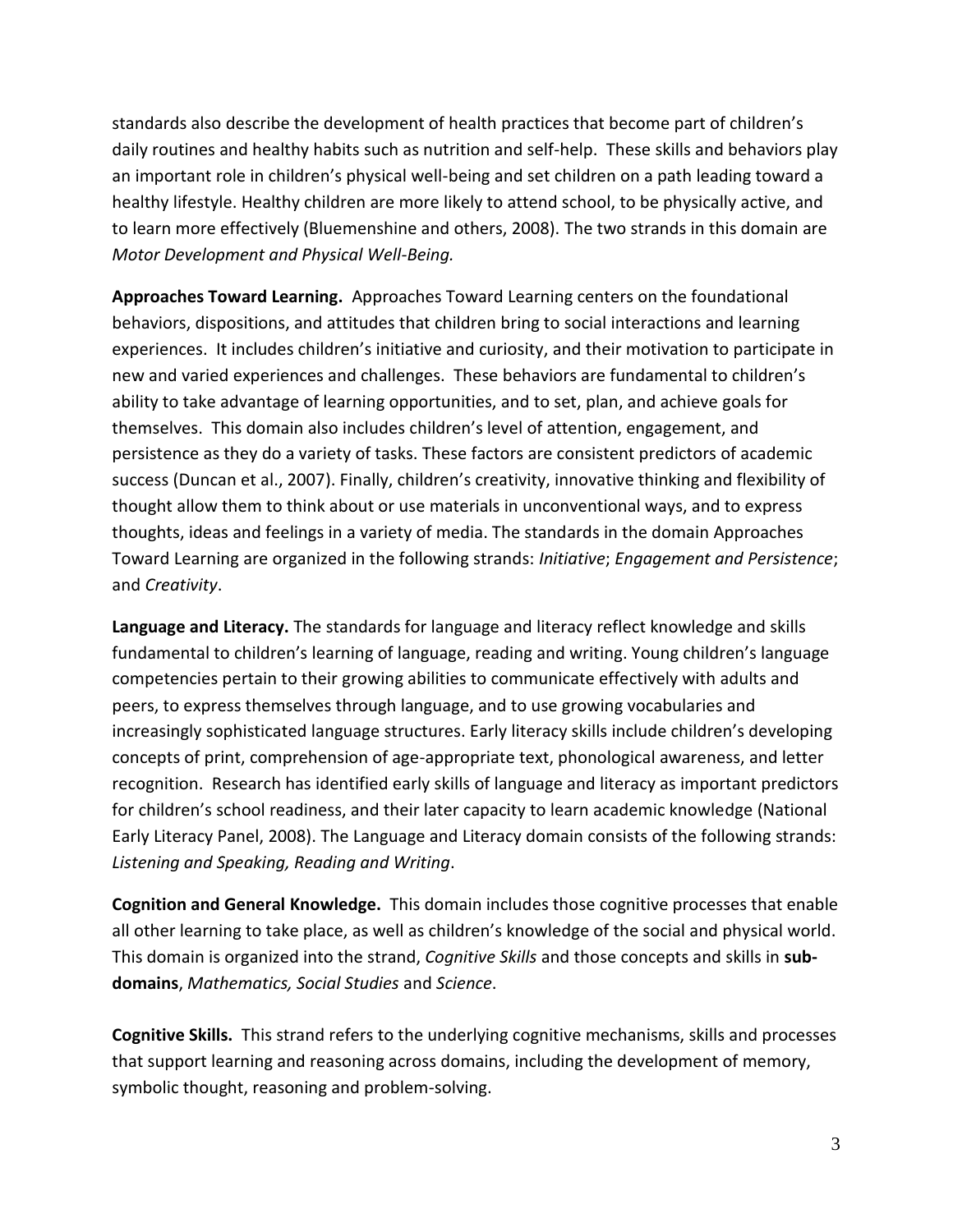- **Mathematics.** The sub-domain of mathematics encompasses the mathematical concepts and skills that children develop during the birth-to-five-year period, including children's developing understanding of number and quantity, number relationships, and basic algebraic concepts. A meta-analysis conducted by Duncan and colleagues (2007) suggests that specific early math skills such as knowledge of numbers and ordinality are important predictors of later achievement in math and reading. The Mathematics subdomain also addresses children's developing knowledge of key attributes of objects, including size and shape, and the way objects fit, are positioned, and move in space. The standards in the domain of mathematics are organized in four strands: *Number Sense*, *Number Relationships and Operations*; *Algebra*; *Measurement and Data*; and *Geometry*.
- **Social Studies.** The sub-domain of social studies includes basic skills and competencies that set the foundation for learning about concepts of social science. At a young age, children begin to develop their social identity and to think about their place in the social world. As they grow, they develop an increased awareness of their personal histories and heritage, and a sense of time and place. Through everyday interactions with children and adults, they develop an appreciation for rights and responsibility within a group, and how social rules help people in promoting safety and fairness (Mindes, 2005). Such competencies are described in the domain of Social Studies under the following strands: *History*; *Geography*; *Government*; and *Economics*.
- **Science.** This sub- domain focuses on children's curiosity to explore and learn about their environment. It includes behaviors of exploration and discovery, and fundamental conceptual development such as problem solving and cause and effect. These early behaviors develop into increasingly systematic inquiry skills, and the ability to observe, investigate and communicate about the natural environment, living things, and objects and materials (Gelman and Brenneman, 2004). Early competencies in science are organized in four key strands: *Science Inquiry and Application*; *Earth and Space Science*; *Physical Science*; and *Life Science*.

Ohio's early learning and development standards illuminate the breadth of learning and development from birth to kindergarten entry that strengthens school readiness. An understanding of learning and development in each domain guides programs and teachers as they plan developmentally appropriate learning opportunities and environments for young children. In particular, teachers can use an understanding of standards to focus on the kinds of interactions and environments that support, for example, language development or approaches toward learning. While the standards facilitate a focused look at young children's learning in each domain, teachers and others responsible for the care and education of young children need to keep in mind that infants, toddlers, and preschool-age children learn holistically.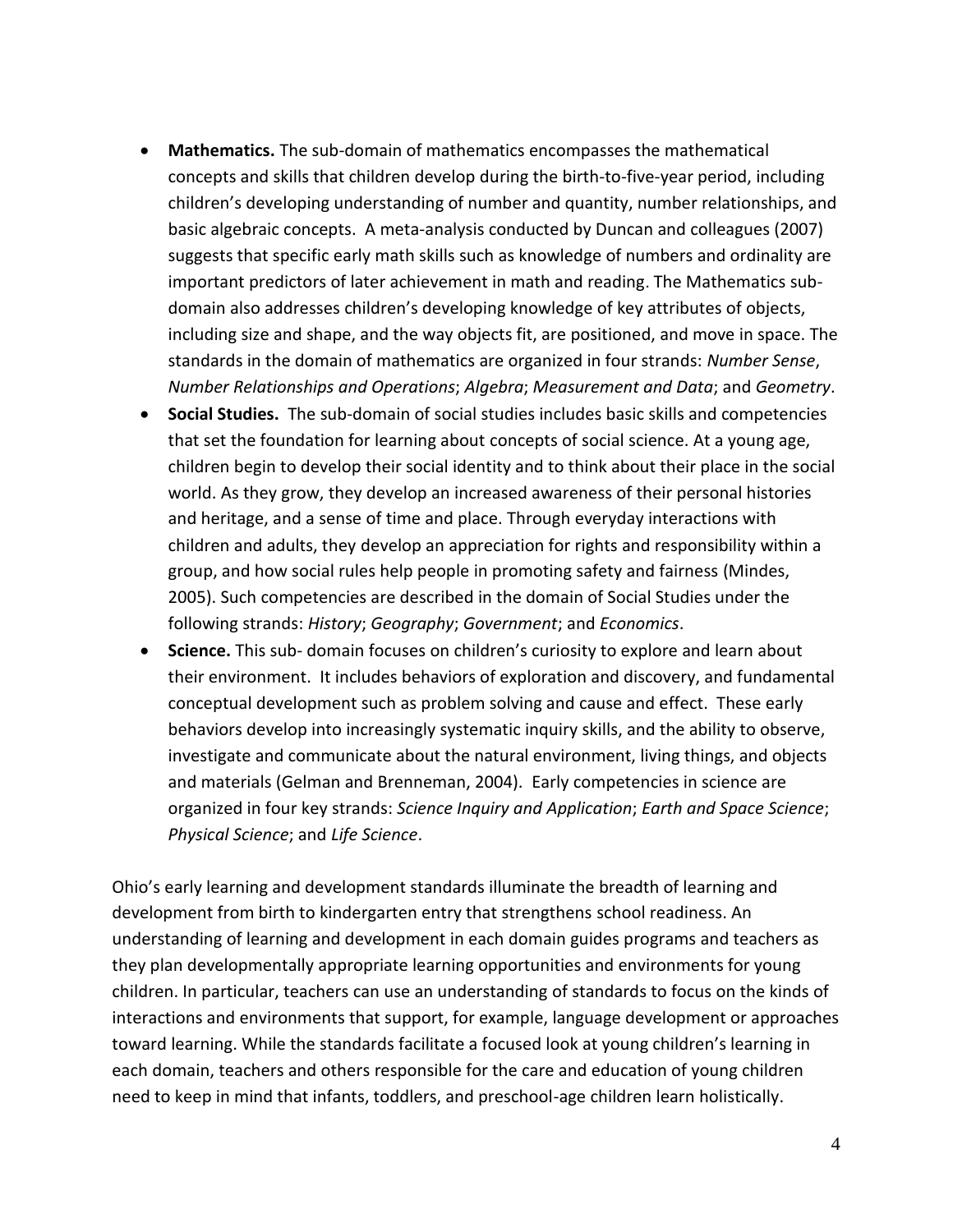Moreover, social and emotional development stands at the center of their learning. For example, as an infant or toddler builds security in a relationship with a caring adult, that child is also learning to communicate with language and to use the relationship as a secure base for practicing new movement skills and building knowledge about the world through exploration. Likewise, as preschool-age children tell stories about family experiences they are expanding their self-awareness, using their growing cognitive capacity to remember the past, and practicing narrative skills. Such examples of integrated learning are endless. In addition to providing focused looks in each domain, the standards can help us see how learning occurs in different domains at the same time.

Teachers and others can use the standards as starting points for observing and understanding young children's learning and development. With each learning encounter teachers observe, they can refer to the standards and ask what knowledge and skills are the children gaining in the areas of language and literacy, cognition and general knowledge, social and emotional development, physical well-being and motor development, and approaches toward learning. Teachers can use their observations of integrated learning to plan new learning encounters for young children and support the building of knowledge in all essential domains of school readiness.

### References

Bluemenshine, S. L. and others (2008). "Children's School Performance: Impact of General and Oral Health," Journal of Public Health Dentistry, Vol. 68, No. 2, 82-87.

Duncan, G.J. et al. (2007). School readiness and later achievement. *Developmental Psychology, 43* (6), pp. 1428-1466.

Gelman, R., and K. Brenneman. 2004. "Science Learning Pathways for Young Children." *Early Childhood Quarterly Review* 19:150–58.

Mindes, G. (2005). "Social Studies in Today's Early Childhood Curricula," *Beyond the Journal: Young Children on the Web*, Vol. 60, No. 5, 12-18.

National Early Literacy Panel (2008). *Developing Early Literacy: A Scientific Synthesis of Early Literacy Development and Implications for Intervention.*

National Education Goals Panel (1995). *Reconsidering children's early development and learning: Toward common views and vocabulary.* Washington DC: Author.